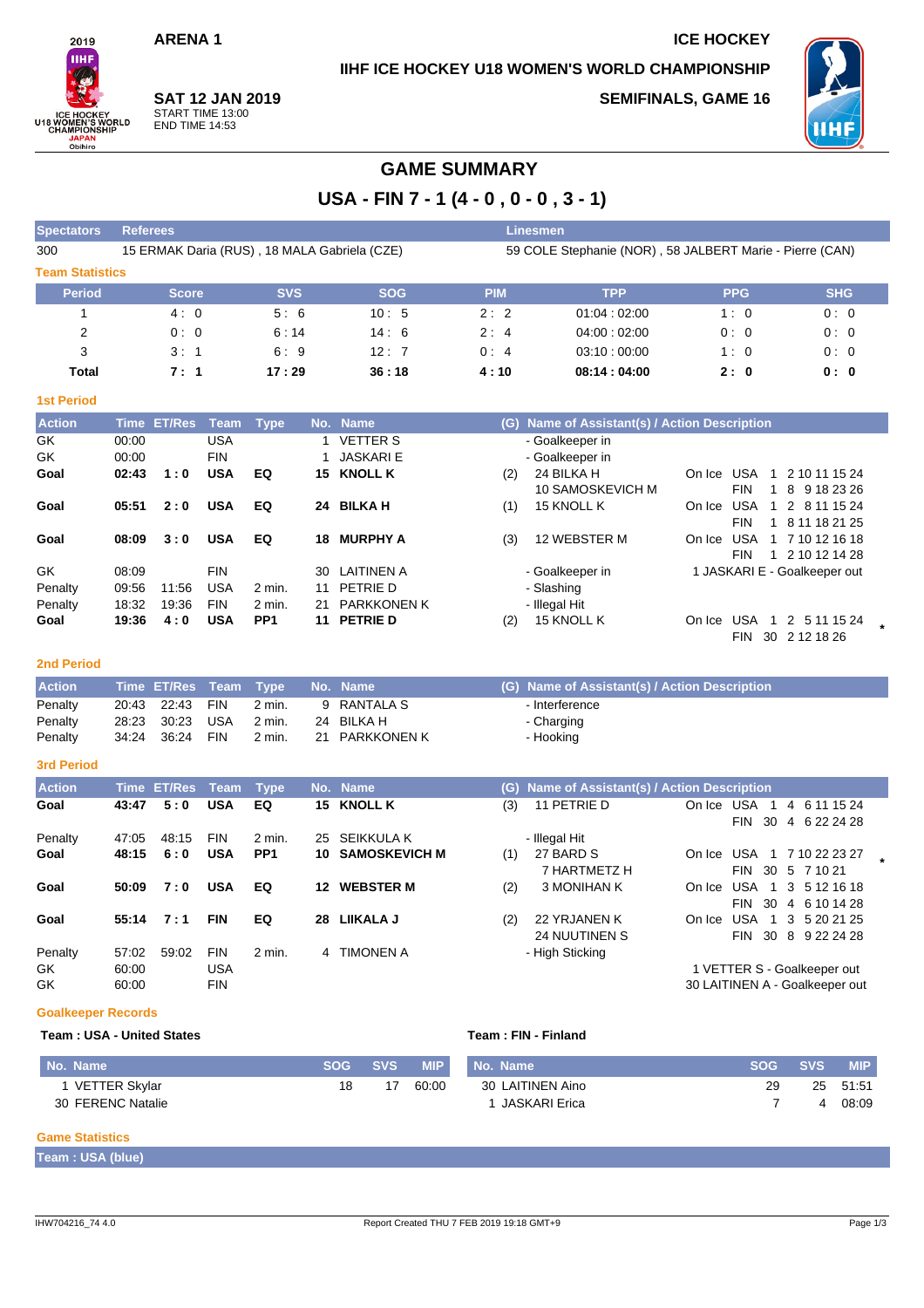**SAT 12 JAN 2019** START TIME 13:00 END TIME 14:53

**ARENA 1** ICE HOCKEY



**Team : FIN (white)**

# **IIHF ICE HOCKEY U18 WOMEN'S WORLD CHAMPIONSHIP**

**SEMIFINALS, GAME 16**



| Head Coach: CROWELL Maura |                          |          |          |                |                |              |          |                |       |                | Shots on Goal  |             |           |                |             |
|---------------------------|--------------------------|----------|----------|----------------|----------------|--------------|----------|----------------|-------|----------------|----------------|-------------|-----------|----------------|-------------|
| No. Pos.                  | <b>Name</b>              | G        | A        | P              | <b>PIM</b>     | $FO+$        | FO-      | $FO+/-$        | FO%   |                | $\overline{2}$ | 3           | <b>OT</b> | <b>TS</b>      | $+/-$       |
| 4 D                       | NICHOLSON Maggie         | 0        | 0        | $\Omega$       | $\Omega$       | 0            | 0        | 0              | 0.00  | 0              | 0              |             |           |                | $+1$        |
| D<br>6                    | <b>WINN Haley</b>        | $\Omega$ | $\Omega$ | 0              | 0              | 0            | 0        | $\Omega$       | 0.00  | 0              |                | 0           |           |                | $+1$        |
| F<br>11                   | PETRIE Dominique +C      |          |          | 2              | 2              | 0            | $\Omega$ | 0              | 0.00  | 2              | 0              | $\Omega$    |           | 2              | $+3$        |
| $\mathsf{F}$<br>15        | KNOLL Katy +A (BP)       | 2        | 2        | 4              | 0              | 6            | 10       | $-4$           | 37.50 | 1              | 0              | 2           |           | 3              | $+3$        |
| 24 F                      | <b>BILKA Hannah</b>      | 1        |          | $\overline{2}$ | $\overline{2}$ | 0            | $\Omega$ | $\Omega$       | 0.00  | 1              | 0              | $\mathbf 0$ |           | 1              | $+3$        |
| 3<br>D                    | <b>MONIHAN Kate</b>      | 0        |          |                | 0              | 0            | 0        | 0              | 0.00  | 1              | 0              | 1           |           | 2              | 0           |
| D<br>5                    | <b>HARVEY Caroline</b>   | 0        | $\Omega$ | 0              | 0              | 0            | 0        | 0              | 0.00  | 1              | $\mathbf 0$    | $\Omega$    |           | 1              | 0           |
| F<br>12                   | <b>WEBSTER Makenna</b>   |          |          | 2              | 0              | 0            | 0        | 0              | 0.00  | 0              |                | 2           |           | 3              | $+2$        |
| F<br>16                   | O'BRIEN Casey            | 0        | 0        | 0              | $\mathbf 0$    | 6            | 4        | $\overline{2}$ | 60.00 | 0              |                |             |           | 2              | $+2$        |
| F<br>18                   | <b>MURPHY Abbey</b>      | 1        | 0        |                | $\Omega$       | 0            | 0        | $\Omega$       | 0.00  | $\overline{2}$ | 1              | $\Omega$    |           | 3              | $+2$        |
| 2 D                       | <b>BERNARD Lauren</b>    | 0        | 0        | 0              | 0              | 0            | 0        | 0              | 0.00  | 1              | 0              | 0           |           | 1              | $+2$        |
| D<br>8                    | <b>UIHLEIN Mallory</b>   | 0        | 0        | 0              | 0              | 0            | 0        | 0              | 0.00  | 0              | $\mathbf 0$    | $\Omega$    |           | 0              | $+1$        |
| F<br>20                   | <b>SHEAREN Sydney</b>    | 0        | 0        | 0              | 0              | 0            | 0        | 0              | 0.00  | 0              |                | 0           |           |                | $-1$        |
| F<br>21                   | <b>ZANON Kiara</b>       | 0        | 0        | 0              | 0              | 0            | 0        | 0              | 0.00  | 0              | 1              |             |           | 2              | $-1$        |
| F<br>25                   | <b>EDEN Lacey</b>        | $\Omega$ | 0        | 0              | $\Omega$       | 5            | 4        | 1              | 55.56 | $\mathbf{1}$   | 5              |             |           | $\overline{7}$ | $-1$        |
| 7 D                       | <b>HARTMETZ Hadley</b>   | 0        |          | 1              | 0              | 0            | 0        | 0              | 0.00  | 0              | 2              | 0           |           | 2              | $+1$        |
| 10 D                      | SAMOSKEVICH Maddy        |          |          | 2              | 0              | 0            | 0        | 0              | 0.00  | 0              | 0              |             |           | 1              | $+2$        |
| F<br>22                   | van WIEREN Clara         | 0        | 0        | 0              | 0              | 0            | 0        | 0              | 0.00  | $\mathbf 0$    | 0              | $\Omega$    |           | 0              | $\mathbf 0$ |
| 23 F                      | <b>WETHINGTON Audrey</b> | 0        | 0        | 0              | 0              | $\mathbf{1}$ | 5        | $-4$           | 16.67 | 0              | 0              |             |           |                | 0           |
| 27 F                      | <b>BARD Sydney</b>       | 0        |          | 1              | $\Omega$       | 0            | $\Omega$ | $\Omega$       | 0.00  | 0              | 1              |             |           | $\overline{2}$ | $\mathbf 0$ |
| 1 GK                      | <b>VETTER Skylar</b>     | 0        | 0        | 0              | 0              |              |          |                |       | 0              | 0              | 0           |           | 0              |             |
| 30 GK                     | <b>FERENC Natalie</b>    | 0        | 0        | 0              | 0              |              |          |                |       |                | 0              | 0           |           | 0              |             |
| <b>Total</b>              |                          | 7        | 9        | 16             | 4              | 18           | 23       | -5             | 43.90 | 10             | 14             | 12          |           | 36             |             |

| $\mu$ reality (writte) |                          |   |              |              |                |       |                |          |       |              |                      |                |           |                |             |
|------------------------|--------------------------|---|--------------|--------------|----------------|-------|----------------|----------|-------|--------------|----------------------|----------------|-----------|----------------|-------------|
|                        | Head Coach: KUISMA Mira  |   |              |              |                |       |                |          |       |              | <b>Shots on Goal</b> |                |           |                |             |
| No. Pos.               | <b>Name</b>              | G | A            | P            | <b>PIM</b>     | $FO+$ | FO-            | $FO+/-$  | FO%   |              | $\overline{2}$       | 3 <sup>1</sup> | <b>OT</b> | <b>TS</b>      | $+/-$       |
| 8 D                    | LAITINEN Nelli +C        | 0 | 0            | $\Omega$     | 0              | 0     | $\Omega$       | 0        | 0.00  | $\mathbf{1}$ | 1                    | $\mathbf 0$    |           | 2              | $-1$        |
| 9<br>D                 | <b>RANTALA Sanni</b>     | 0 | 0            | 0            | 2              | 0     | $\Omega$       | 0        | 0.00  | 0            | 0                    | 0              |           | 0              | 0           |
| 18 F                   | VESA Emilia +A           | 0 | $\Omega$     | 0            | $\Omega$       | 0     | $\Omega$       | 0        | 0.00  | 0            | 0                    |                |           |                | $-2$        |
| 23 F                   | <b>HOLOPAINEN Elisa</b>  | 0 | 0            | 0            | 0              | 0     | 0              | 0        | 0.00  | 1            |                      | 0              |           | 2              | $-1$        |
| 26 F                   | VAINIKKA Viivi +A        | 0 | $\Omega$     | $\Omega$     | $\Omega$       | 11    | 5              | 6        | 68.75 | 1            | $\overline{2}$       |                |           | 4              | $-1$        |
| 4 D                    | <b>TIMONEN Anni</b>      | 0 | 0            | 0            | 2              | 0     | 0              | 0        | 0.00  | 0            | 0                    | 0              |           | 0              | $-2$        |
| 6 D                    | <b>ALLINEN Heli</b>      | 0 | $\Omega$     | $\mathbf{0}$ | $\mathbf 0$    | 0     | $\mathbf 0$    | $\Omega$ | 0.00  | 0            | $\mathbf 0$          | $\Omega$       |           | 0              | $-2$        |
| 22 F                   | <b>YRJANEN Kiira</b>     | 0 |              |              | 0              | 0     | $\Omega$       | 0        | 0.00  | 0            | 0                    | $\overline{2}$ |           | 2              | $\mathbf 0$ |
| 24 F                   | <b>NUUTINEN Sofia</b>    | 0 |              |              | 0              | 0     | $\Omega$       | 0        | 0.00  | 0            | 0                    | 0              |           | 0              | $\mathbf 0$ |
| 25 F                   | <b>SEIKKULA Kiti</b>     | 0 | 0            | $\mathbf 0$  | $\overline{2}$ | 5     | 1              | 4        | 83.33 | 0            |                      | 0              |           | 1              | $-1$        |
| 7 D                    | <b>SEIKKULA Heta</b>     | 0 | 0            | 0            | 0              | 0     | 0              | 0        | 0.00  | 0            | 0                    |                |           |                | 0           |
| 10 F                   | <b>KAILA Jenna</b>       | 0 | $\Omega$     | $\Omega$     | 0              | 0     | $\Omega$       | $\Omega$ | 0.00  | 0            | 1                    | $\Omega$       |           |                | $-2$        |
| 14 F                   | <b>SUNDELIN Sofianna</b> | 0 | $\Omega$     | 0            | 0              | 0     | 0              | 0        | 0.00  | 0            | 0                    | 0              |           | 0              | $-2$        |
| D<br>21                | <b>PARKKONEN Krista</b>  | 0 | $\Omega$     | 0            | 4              | 0     | 0              | 0        | 0.00  | 0            | 0                    | $\Omega$       |           | 0              | $-1$        |
| 28 F                   | LIIKALA Julia (BP)       | 1 | 0            | 1            | 0              | 3     | $\overline{2}$ |          | 60.00 | 1            | 0                    | 1              |           | $\overline{2}$ | $-2$        |
| 2 D                    | AHLSKOG Julia            | 0 | 0            | 0            | 0              | 0     | $\mathbf 0$    | 0        | 0.00  | 0            | 0                    | 0              |           | 0              | $-1$        |
| 5 F                    | <b>MAKELA Elli</b>       | 0 | 0            | 0            | 0              | 4     | 10             | -6       | 28.57 | 0            | 0                    | 0              |           | 0              | 0           |
| 11 F                   | <b>TERVONEN Nea</b>      | 0 | $\Omega$     | 0            | $\Omega$       | 0     | $\Omega$       | 0        | 0.00  | 0            | 0                    | 0              |           | 0              | $-1$        |
| 12 D                   | <b>SUORANTA Elli</b>     | 0 | 0            | 0            | 0              | 0     | 0              | 0        | 0.00  | 0            | 0                    | 1              |           |                | $-1$        |
| 13 F                   | <b>LEHTO Saimi</b>       | 0 | 0            | 0            | $\Omega$       | 0     | 0              | $\Omega$ | 0.00  | 1            | 0                    | $\mathbf 0$    |           |                | $\mathbf 0$ |
| 1 GK                   | <b>JASKARI</b> Erica     | 0 | 0            | 0            | 0              |       |                |          |       | 0            | 0                    | 0              |           | 0              |             |
| 30 GK                  | <b>LAITINEN Aino</b>     | 0 | 0            | 0            | 0              |       |                |          |       | ∩            | 0                    | 0              |           | 0              |             |
| Total                  |                          | 1 | $\mathbf{2}$ | 3            | 10             | 23    | 18             | 5        | 56.10 | 5            | 6                    | 7              |           | 18             |             |